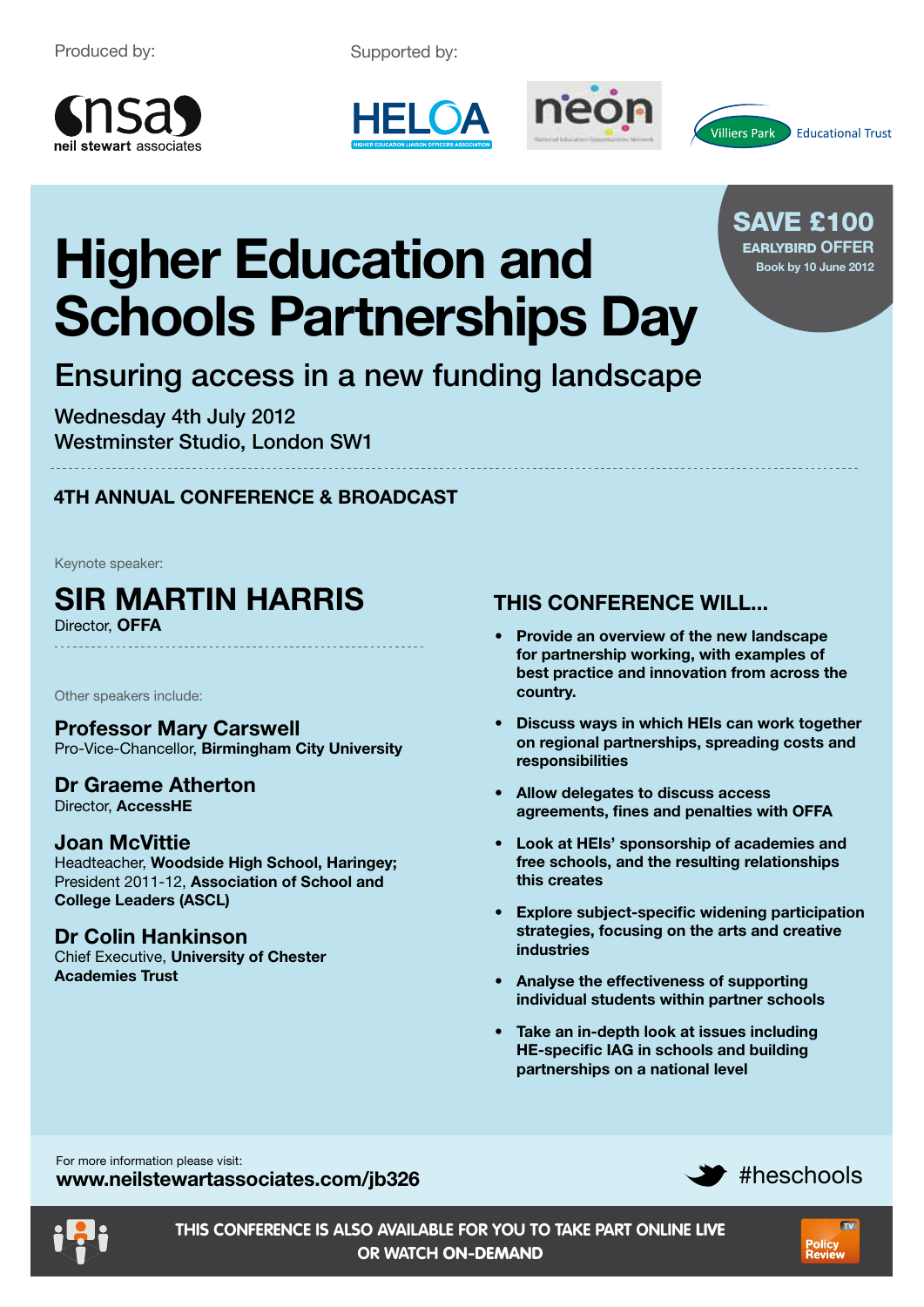

**Attend a satellite conference (including regional networking) at:**

**Can't get to London?**

- **Manchester**
- **Birmingham**

Satellite events feature a live, interactive broadcast of the conference and are facilitated by a local expert

- See and hear all the speakers and interact remotely
- Get post-event access to watch the conference online
- Receive all the back-up papers and research
- Network with your peers, benchmark your own work and make contact for follow up

#### **Attending a satellite conference costs just £195.00 + VAT (£234.00)**

For more information call Paul Rushworth on 020 7960 6845.

### **Watch online**

#### **Keep up to date with the policy insight you need**

- Broadcast exclusively on Policy Review TV - watch the conference live or later on-demand
- Fully interactive watch live and submit questions, just like a delegate
- Ultimate conference reporting, watch the full online presentations after the event
- Your own expert video library to keep ideal for management and staff briefing
- Unique insight into the choices and dilemmas faced by policy makers and managers
- Find out how your peers are solving the policy challenges you face
- You save on travel, cost and time

#### **Licence Options**

#### **Live and on-demand single licence £99 + VAT (£118.80)**

**Group Licence options - per person 1-2 viewers £99.00 + VAT (£118.80) 3-9 viewers £89.00 + VAT (£106.80) 10-19 viewers £79.00 + VAT (£94.80) 20-29 viewers £65.00 + VAT (£78.00)**

For further information email **sean.fleetwood@policyreview.tv**

## **Ensuring access in a new funding landscape**

Individual HE and school partnership programmes have replaced the national structure and standards of Aimhigher, and collaboration between Higher Education Institutions and schools is entering a new era.

In accordance with their 2012-13 access agreements, HEIs are initiating and administrating a huge variety of different local and regional programmes and forms of partnership, some for the first time. Severe financial penalties from HEFCE are threatened for those who fail to deliver, and OFFA has the power to prevent non-compliant institutions from charging above the standard level of tuition fees in future years.

Delegates to the conference will hear from HEIs and schools who are pioneering innovative ways of working together, and take an in-depth look at activities and relationships that are proven to be cost-effective and productive. Regional and national consortia and networks will also be present to discuss how to maintain a broad perspective on partnerships in this new funding landscape.

This event will bring vice-chancellors, head teachers and college principals, along with partnership and widening participation managers together to discuss the future of HE and school partnerships.

#### **Who should attend:**

#### **From Schools:**

- Head teachers
- IAG Co-ordinators
- FE and HE Co-ordinators
- Heads of sixth form
- Teachers

#### **From Higher Education Institutions and Further Education Colleges:**

- Vice-Chancellors
- Principals
- Pro-Vice-Chancellors
- Vice Principals
- Chief Executives
- **Deans**
- Registrars
- Chairs and Governors
- Directors of:
	- **Student Services** 
		- **Admissions**
		- Advice and Guidance
		- Widening Participation
		- Curriculum and Quality
		- Strategy and Planning
		- Teaching and Learning
		- Communications, Marketing and **Recruitment**
		- Educational Partnerships

#### • Professors and Lecturers

- Schools and Colleges liaison officers
- **Higher Education** Co-ordinators
- **Student Advisors**
- Young people's university co-ordinators
- Academic Development **Tutors**
- Work-based Learning and Work-related Learning **Coordinators**

#### **From Trade Bodies, Inspectorates and Awarding Bodies:**

- QAA
- Qualifications and Curriculum Authority
- OFSTED
- **ASCL**
- NAHT
- DfE

### **Sponsorship and Exhibition Opportunities**

To find out more about the bespoke packages on offer please contact **Leslie De Hoog**  on **020 7960 6853** or e-mail **leslie.dehoog@neilstewartassociates.co.uk**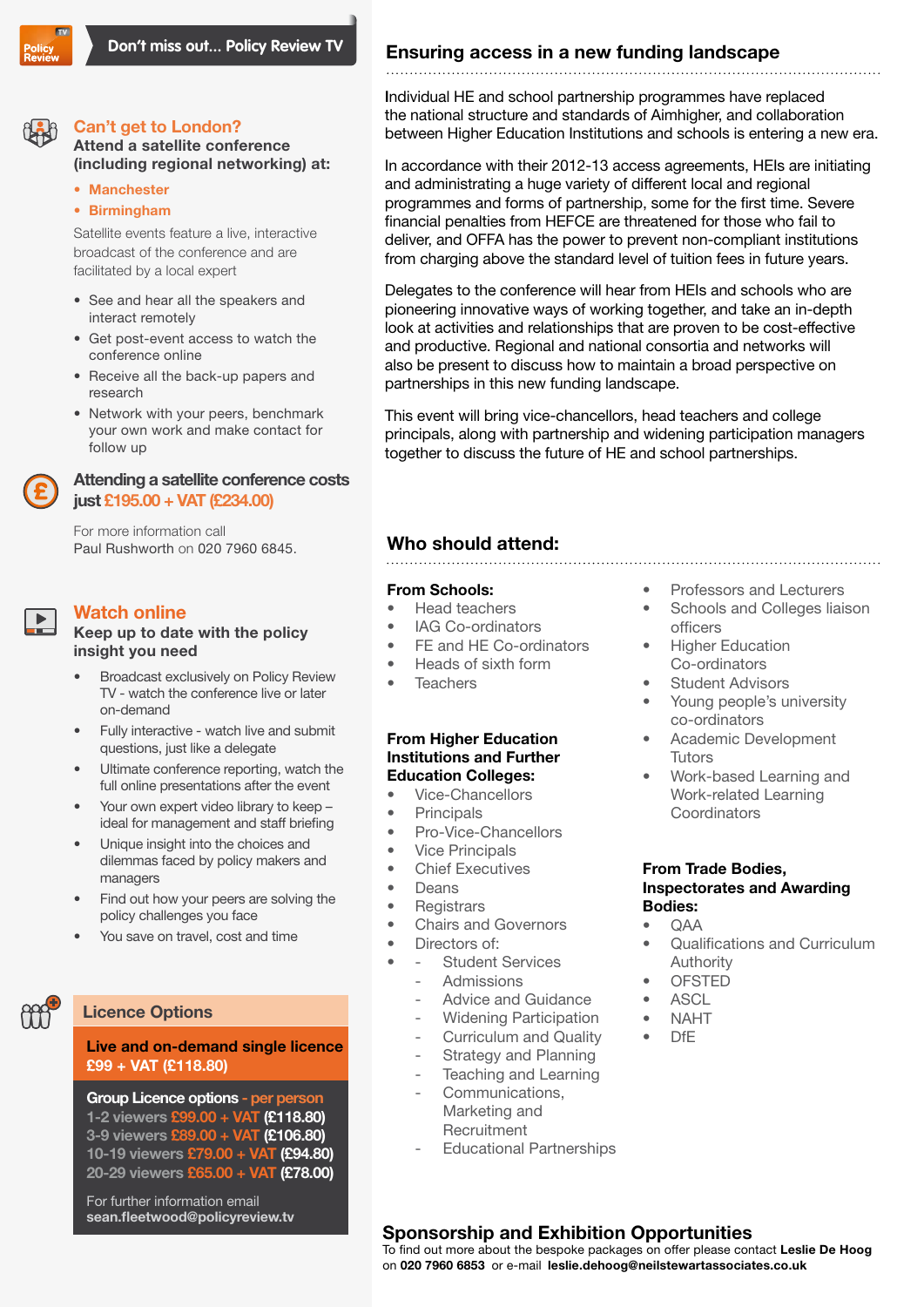#### 09:00 Registration, refreshments and exhibition

#### **Session One:**

**A new era for partnerships**



- 10:10 Analysing what works: current collaborations **Dr Graeme Atherton,** Director, AccessHE
- 10:30 Access agreements: obligations and opportunities **Sir Martin Harris, Director, OFFA**
- 10:50 What schools want from HE partners **Joan McVittie,** Headteacher, Woodside High School, Haringey, and President 2011-12, Association of School and College Leaders (ASCL)
- 11:10 Panel discussion, questions and comments
- 11:30 Refreshments, networking and exhibition

#### **Session Three:**

#### **The future of partnerships**

**Watch online with Policy Review TV**

**All delegates receive free post-event access to filmed plenary sessions**

- 14:15: Engagement and impartiality **Johnny Rich, Managing Director, Push**
- 14:30 The future of IAG for widening participation **Andy Frampton,** Vice Chair, HELOA
- 14:45 Panel discussion *Speakers to be joined by:* **Dr Colin Hankinson, Chief Executive,** University of Chester Academies Trust

15:10 Refreshments, networking and exhibition

#### **Session Two:**

**Effective models for partnership working**



**Watch online with Policy Review TV**

- 12:00 The Third Sector: the bridge between schools and universities **Richard Gould,** Chief Executive, Villiers Park Educational Trust
- 12:20 Regional collaboration on partnerships **Professor Mary Carswell, Pro-Vice-Chancellor,** Birmingham City University
- 12:40 Local and national partnerships **Jon Beard, Director of Undergraduate Recruitment,** University of Cambridge

- 13:00 Discussion, questions and comments
- 13:15 Buffet lunch, networking and exhibition

# **Session Four:**

#### **Key Issue Seminars**

15:30 Delegates should choose to attend one seminar from the list below. Seminars are designed to be interactive and participatory in nature. Places are allocated on a firstcome, first-served basis and are subject to maximum capacities.

| ◀ | Sponsorship of academies and free schools<br>Dr Colin Hankinson, Chief Executive, University of<br><b>Chester Academies Trust</b> |
|---|-----------------------------------------------------------------------------------------------------------------------------------|
| 2 | Check website for seminar title<br>Check website for speaker updates                                                              |

16:15 Close of conference